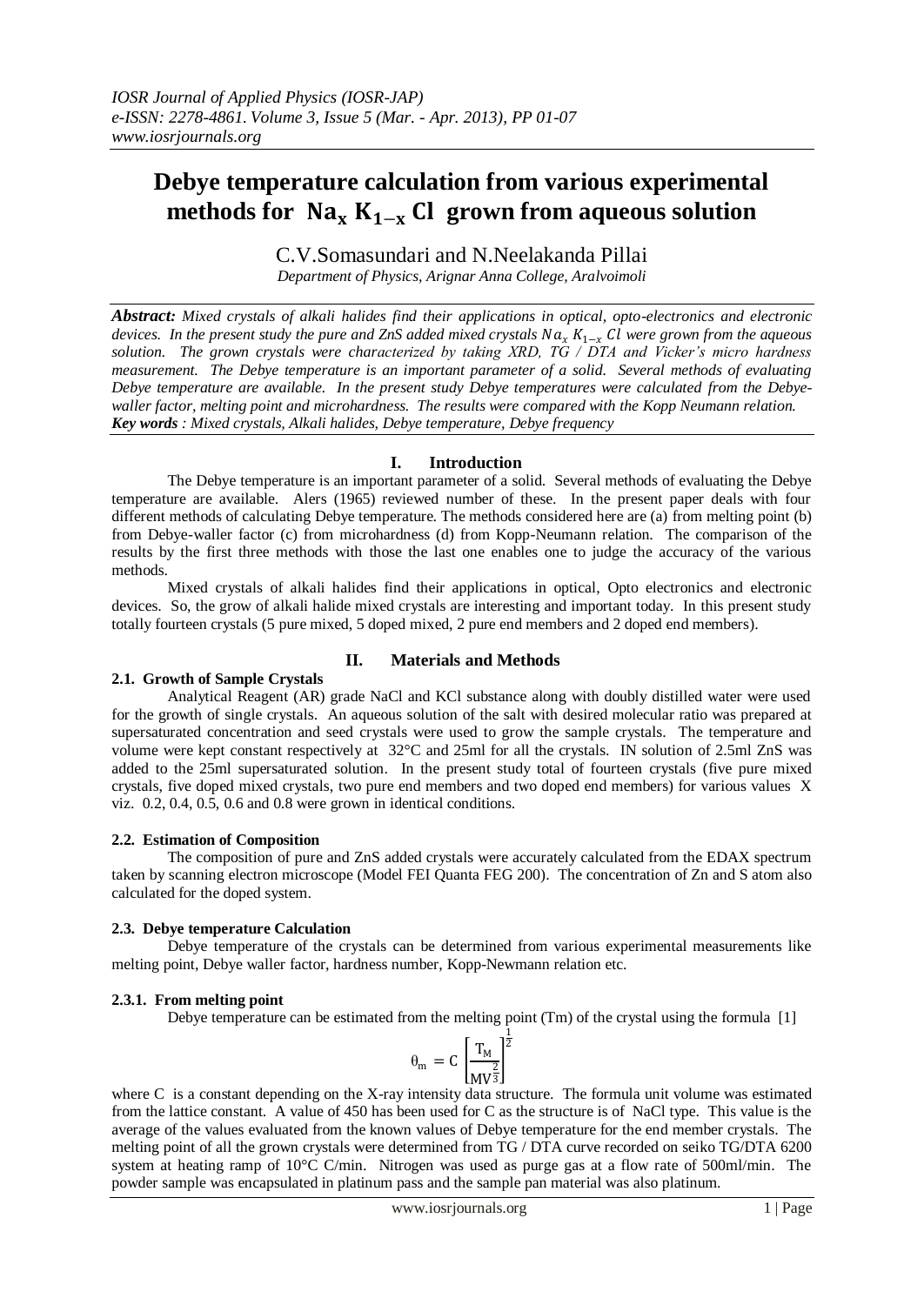#### **2.3.2. From Debye waller factor**

The mean Debye waller factor was determined from the XRD data taken by using PAN analytical, diffractometer with scintillation counter and monochromated  $CuK_{\alpha}$  ( $\lambda = 1.5406$  A°) radiation. The reflections were indexed following the procedures of Lipson and Steeple [2].

Analysis of the X-ray diffraction peaks by the available methods [3] shows that for the mixed crystals, all the X-ray diffraction peaks can be indexed with two F.C.C. phases instead of one which shows the existence of two F.C.C. phases one phase nearly corresponds to pure NaCl and the other phase nearly corresponds to pure KCl.

The mean Debye-waller factor for all the fourteen grown crystals were determined by a method similar to that followed by Mahadevan and his co-workers [1, 4 -10]. As the number of reflections are limited, only a common Debye-waller factor was determined for all the atoms in every system by using Wilson theory [11].

The structure factors are calculated using the relations

$$
F(h \text{ k l}) = 4(f_{\text{Na}}^+ \pm f_{\text{Cl}}^-) \text{ for NaCl}
$$

$$
F(h k I) = 4(f_k^+ \pm f_{Cl}^-) \text{ for KCl}
$$

 $F(h k I) = 4 [x(f_{Na}^+ \pm f_{Cl}^-) + (1 - x)(f_k^+ \pm f_{Cl}^-)]$  for mixed system.

Here  $f_{Na}^+$ ,  $f_k^+$  and  $f_{Cl}^-$  are the respective scattering factors for Na<sup>+</sup>, K<sup>+</sup> and Cl ions taken from the literature [12].  $x$  and  $(1 - x)$  are the composition of NaCl and KCl present in the mixed system. The plus sign for the reflections with even value of h+k+l and minus sign for those with odd values of h+k+l.

The Bragg intensity equation may be written as

$$
({\rm{Ie}}/_{\rm{Ic}}) = \text{K} \exp\left(\frac{-2\text{B}\sin^2\theta}{\lambda^2}\right)
$$

The mean Debye-waller factor (Bobs) was obtained by taking a least squares approximation of  $\ln({\rm ^{1}e}_{\rm ^{1}C})$  against  $\frac{\sin^2\theta}{\lambda^2}$  $\frac{\pi}{\lambda^2}$ . Ie is experimentally observed (intergrated) intensity. Ic is the calculated intensity, K is the scale factor,  $\hat{\theta}$  is the Bragg angle and  $\lambda$  is the wavelength of radiation used.

The presence of mixing of ions creates a static contribution in the case of mixed crystals. Replacement of ions possible only between  $Na^+$  and  $K^+$  ions. B<sub>static</sub> for the mixed crystals was calculated using the relation.

 $B_{\text{static}} = x(1-x)(r_A - r_B)^2.$ 

where x and  $(1 - x)$  are respective mole fractions of NaCl and KCl in the mixed crystals and r<sub>A</sub> and  $r_B$  are the respective ionic radii of Na<sup>+</sup> and K<sup>+</sup>.

Observed Debye-waller factors for the mixed crystals is given by

 $B_{observed} = B_{static} + B_{thermal}$ 

B<sub>thermal</sub> was calculated from the above relation and the Debye temperature, mean square amplitude of vibration and Debye frequency were determined from the methods followed by Neelakanda pillai and Mahadevan [1].

The Debye temperature  $(\theta_D)$  was obtained from the Debye-waller theory expressions.

For pure crystals  $B_{obs} = \frac{6h^2}{mKT}$  $\frac{6h^2}{mKT}$  W(x) and for mixed crystals B<sub>thermal</sub> =  $\frac{6h^2}{mKT}$  $\frac{6H}{mKT}$  W(x).

Where m is the mean atomic mass, T is the absolute temperature  $(298)$ <sup>o</sup>K) at which X-ray diffraction intensities were measured, h is the plank's constant and K is the Boltzmann's constant. The function  $w(x)$ is given by

$$
w(x) = \frac{\phi(x)}{x^2} + \frac{1}{4}x
$$

Where  $x = \frac{\theta_D}{T}$  $\frac{\partial D}{\partial T}$  and  $\phi(x)$  is an integral.

$$
\phi(x) = \int_{0}^{x} \left(\frac{e^{y}}{1 - e^{y}}\right) dy.
$$

The value of w(x) for a wide range of **x** are tabulated by Benson and Gill [13],  $\theta_D$ , the Debye temperature was evaluated by using the above expression.

The mean square amplitude of vibration  $( $u^2 >$ ) was obtained from [1]$ 

 $B = 8\pi^2 < u^2 >$ . The Debye frequency was obtained from the Debye temperature using the relation [1]  $F_D = \frac{\theta_D}{h}$ 

h 2.3.3. From microhardness value

Debye temperature can also be estimated from the microhardness value calculated from Vicker's microhardness measurement reported else where [14] using the relation.

$$
\theta_{\rm H} = B \, {\rm H}^{1/2} \, {\rm V}^{1/6} \, {\rm M}^{-1/2}
$$

Where B is a constant and its value is 348. Calculated from the known data for the end member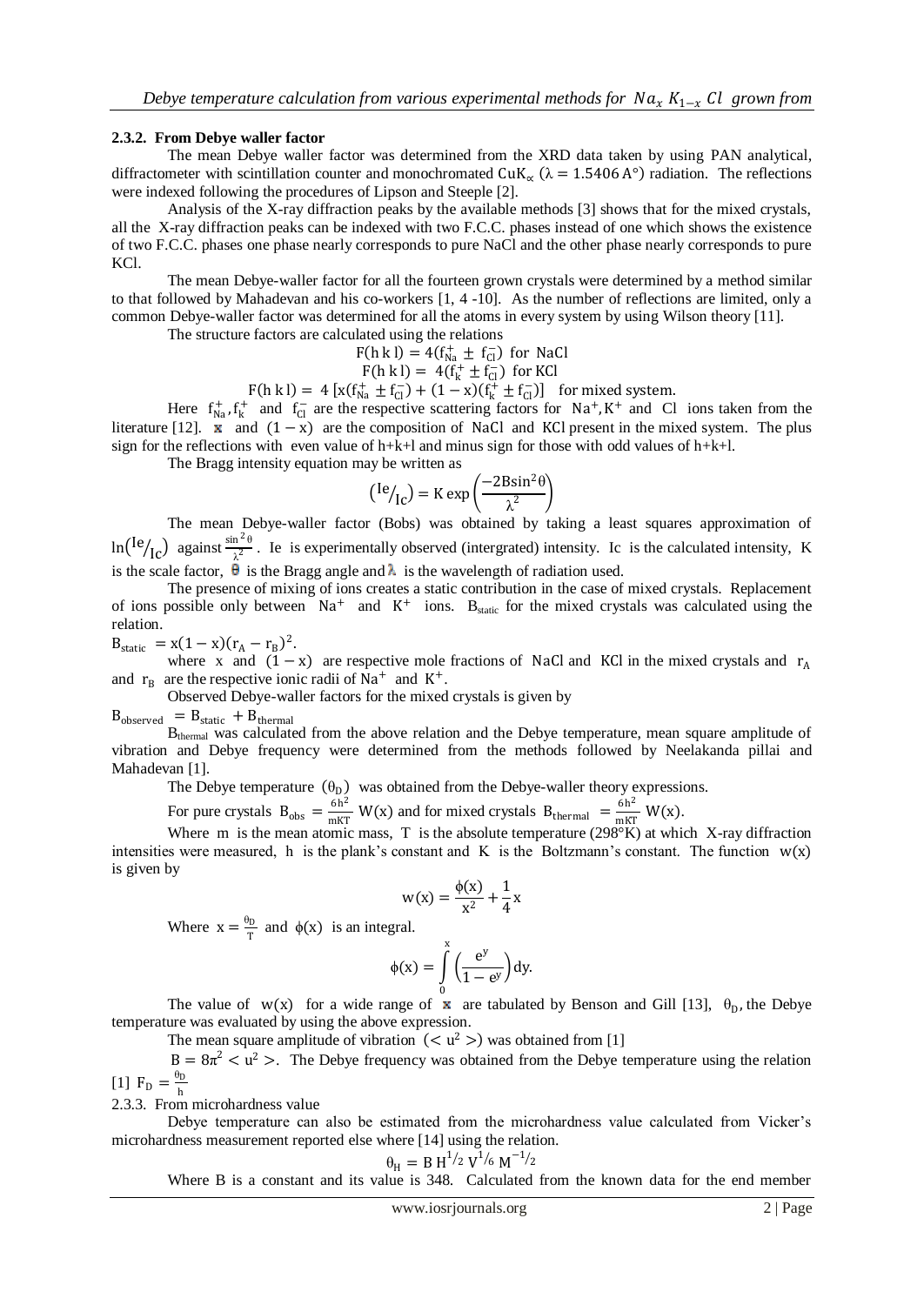crystals.

### **2.3.4. From Kopp-Neumann relation**

Sirdeshmukh and Srinivas [15] reviewed the data on fourteen alkali halide mixed crystals and concluded that, by and large, the composition dependence of  $\theta_D(i\mathbf{e}, \theta)$  of alkali halide mixed crystals is well described by the Kopp - Neumann relation given by

$$
\theta^{-3} = x \theta_A^{-3} + (1 - x)\theta_B^{-3}
$$

Where  $\theta_A$  and  $\theta_B$  are the temperatures of the end member crystals.

#### **III. Results and discussion**

### **3.1. Growth of sample crystals**

Pure and undoped mixed crystals of  $Na_xK_{1-x}Cl$  are provided in photograph. 1 and ZnS doped pure and mixed crystals of  $Na_xK_{1-x}Cl$  are provided in photograph 2. It is found that all the fourteen crystals grown were stable and transparent. The mixed crystals are found to be harder than the end member crystals and the ZnS added crystals were more harder than the mixed crystals.



**Photograph : 1. Undoped**  $\text{Na}_{x}\text{K}_{(1-x)}$ **Cl Crystals** 

**Photograph:2. ZnS doped**  $\text{Na}_x\text{K}_{(1-x)}\text{Cl}$  **Crystals** 

## **3.2. Estimation of Bulk composition**

The composition of all the crystals except the undoped end member crystals were estimated from the EDAX data. The estimated composition along with the weight percentage of  $Na^+, K^+, Cl^-$  and  $Zn^{2+}$  (for doped crystals only) are provided in Table 1. It is found that the estimated compositions of all the mixed crystals were well agree with the composition taken. EDAX spectrum of undoped  $Na<sub>0.5</sub>K<sub>0.5</sub>Cl$  is provided in Fig.1. for illustration.



 **Fig.1. EDAX Spectrum of undoped Na0.5 K0.5Cl**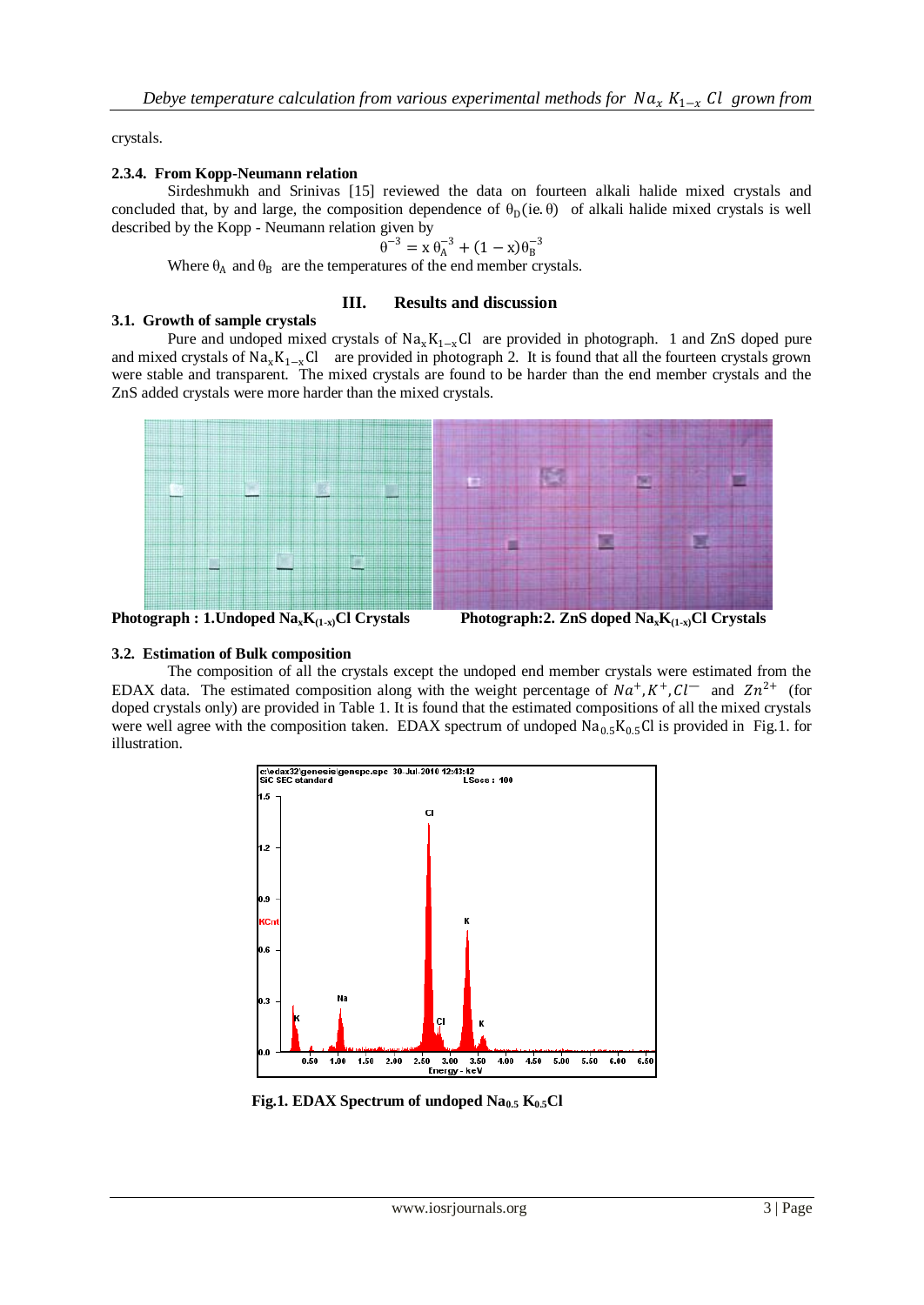|                                        | <b>Weight Percentage of</b> |       |           |       |                                     |  |
|----------------------------------------|-----------------------------|-------|-----------|-------|-------------------------------------|--|
| <b>System</b>                          | <b>Na</b>                   | K     | <b>Cl</b> | Zn    | <b>Estimated composition</b>        |  |
| Undoped mixed crystals                 |                             |       |           |       |                                     |  |
| <b>NaCl</b>                            | 14.95                       | 00.02 | 19.15     |       | NaCl                                |  |
| KC <sub>1</sub>                        | 35.38                       | 00.54 | 64.08     |       | KC1                                 |  |
| NaCl <sub>0.2</sub> KCl <sub>0.8</sub> | 01.46                       | 44.25 | 54.29     |       | $NaCl0.135 KCl0.865$                |  |
| NaCl <sub>0.4</sub> KCl <sub>0.6</sub> | 02.15                       | 45.64 | 52.21     | ÷     | $NaCl_{0.248}$ $KCl_{0.752}$        |  |
| NaCl <sub>0.5</sub> KCl <sub>0.5</sub> | 04.75                       | 42.81 | 52.44     |       | $NaCl0.339 KCl0.661$                |  |
| NaCl <sub>0.6</sub> KCl <sub>0.4</sub> | 20.08                       | 22.29 | 57.63     |       | $NaCl0.602 KCl0.398$                |  |
| NaCl <sub>0.8</sub> KCl <sub>0.2</sub> | 39.98                       | 00.28 | 59.74     |       | $NaCl0.91 KCl0.099$                 |  |
| ZnS doped mixed crystals               |                             |       |           |       |                                     |  |
| <b>NaCl</b>                            | 37.77                       |       | 54.95     | 07.28 | <b>NaCl</b>                         |  |
| KC <sub>1</sub>                        |                             | 15.11 | 82.48     | 00.42 | <b>KCl</b>                          |  |
| $NaCl0$ , $KCl0.8$                     | 01.89                       | 13.74 | 81.88     | 00.46 | $NaCl0.191 KCl0.809$                |  |
| NaCl <sub>0.4</sub> KCl <sub>0.6</sub> | 04.15                       | 14.28 | 79.34     | 00.45 | $NaCl_{0.386}$ KCl <sub>0.614</sub> |  |
| NaCl <sub>0.5</sub> KCl <sub>0.5</sub> | 01.16                       | 13.97 | 82.57     | 0037  | $NaCl0.443 KCl0.55$                 |  |
| NaCl <sub>0.6</sub> KCl <sub>0.4</sub> | 24.62                       | 27.63 | 46.70     | 00.22 | $NaCl0.601 KCl0.392$                |  |
| NaCl <sub>0.8</sub> KCl <sub>0.2</sub> | 02.38                       | 14.76 | 81.14     | 00.30 | $NaCl0.697 KCl0.303$                |  |

**Table .1.Weight percentage and estimated composition values together with the composition taken for pure and ZnS doped crystals.**

#### **3.3. Lattice Parameter**

Analysis of the X-ray diffraction peaks of the undoped and doped mixed crystals in the present study by the available methods. It has been found that all the X-ray diffraction peaks can be indexed with two F.C.C. lattices in stead of one, which shows the existence of two F.C.C. phases. The calculated lattice parameters show that one phase nearly corresponds to pure NaCl and the other phase corresponds to pure KCl. The lattice parameters of all the fourteen crystals are provided in Table.2 and the XRD pattern of the sample undoped  $Na<sub>0.5</sub> K<sub>0.5</sub>Cl$  is provided in Fig.2 for illustration.



|  |  |  | Table .2. Lattice parameters together with the composition taken for pure and doped crystals |  |
|--|--|--|----------------------------------------------------------------------------------------------|--|
|--|--|--|----------------------------------------------------------------------------------------------|--|

|                                        | Lattice Parameter (a) |               |         |  |
|----------------------------------------|-----------------------|---------------|---------|--|
| <b>System</b>                          | <b>For NaCl Phase</b> | For KCl phase | Average |  |
| Undoped mixed crystals                 |                       |               |         |  |
| <b>NaCl</b>                            | 5.633                 |               | 5.633   |  |
| KC <sub>1</sub>                        |                       | 6.269         | 6.269   |  |
| NaCl <sub>0.2</sub> KCl <sub>0.8</sub> | 5.656                 | 6.306         | 5.981   |  |
| NaCl <sub>0.4</sub> KCl <sub>0.6</sub> | 5.643                 | 6.264         | 5.954   |  |
| NaCl <sub>0.5</sub> KCl <sub>0.5</sub> | 5.652                 | 6.294         | 5.973   |  |
| NaCl <sub>0.6</sub> KCl <sub>0.4</sub> | 5.641                 | 6.289         | 5.965   |  |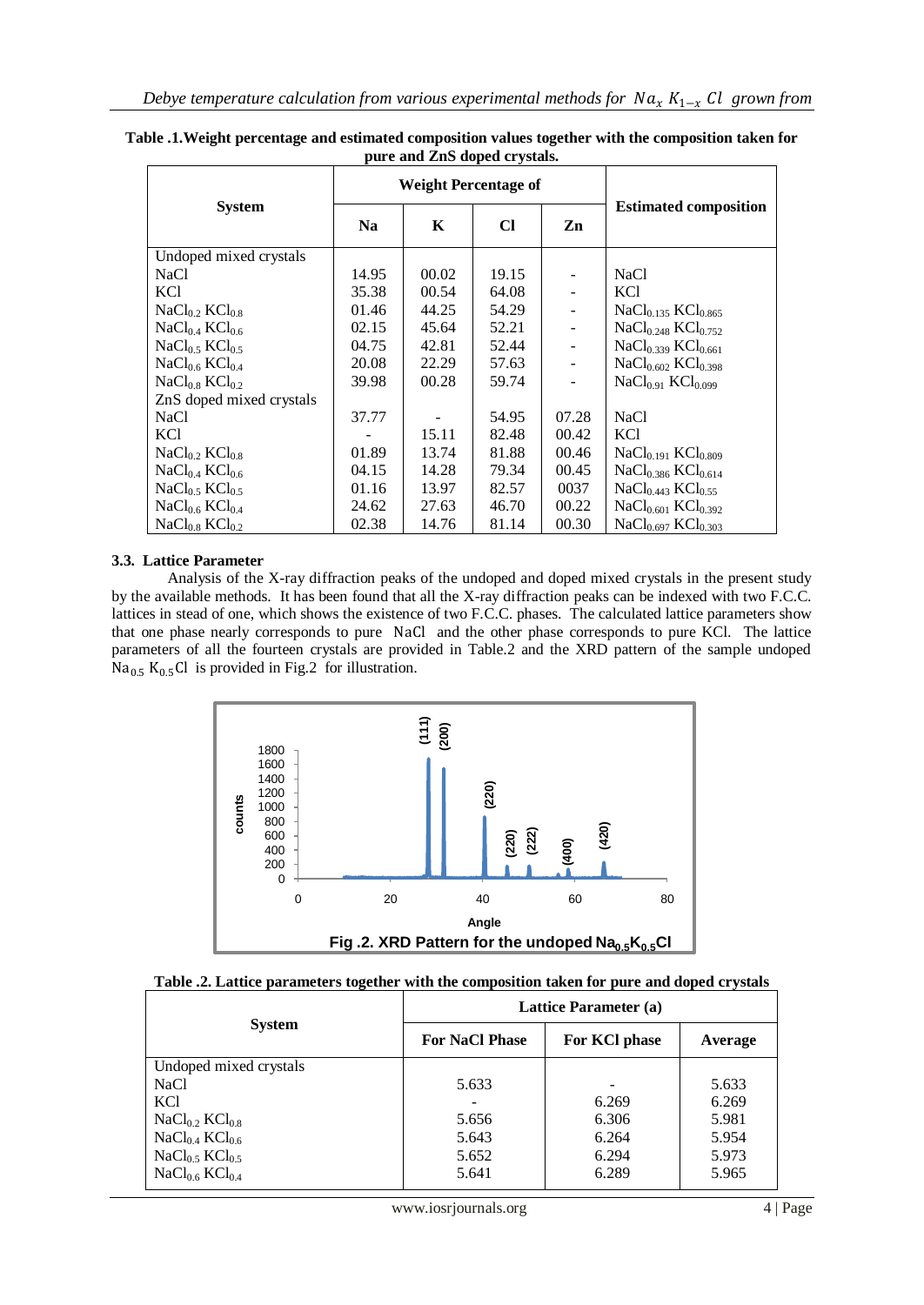| NaCl <sub>0.8</sub> KCl <sub>0.2</sub> | 5.633 | 6.629 | 6.131 |
|----------------------------------------|-------|-------|-------|
| ZnS doped mixed crystals               |       |       |       |
| <b>NaCl</b>                            | 5.630 |       | 5.630 |
| KC <sub>1</sub>                        |       | 6.311 | 6.311 |
| NaCl <sub>0.2</sub> KCl <sub>0.8</sub> | 5.641 | 6.294 | 5.968 |
| NaCl <sub>0.4</sub> KCl <sub>0.6</sub> | 5.618 | 6.279 | 5.949 |
| NaCl <sub>0.5</sub> KCl <sub>0.5</sub> | 5.625 | 6.289 | 5.958 |
| NaCl <sub>0.6</sub> KCl <sub>0.4</sub> | 5.618 | 6.269 | 5.944 |
| NaCl <sub>0.8</sub> KCl <sub>0.2</sub> | 5.625 | 6.248 | 5.703 |

## **3.4. Debye temperature**

## **3.4.1. From melting paint**

Molecular weight, lattice parameter, melting point and the calculated Debye temperature are provided in Table. 3 for all the systems. It is found that the Debye temperature calculated from the melting point vary non-linearly with composition. The melting point of the end member crystals determined well agree with the literature value which is provided in the bracket.

| <b>System</b>                          | <b>Molecular</b><br>weight | composition tanen for part and uopea ergotals.<br><b>Lattice constant</b> | Melting pt | <b>Debye</b><br><b>Temperature</b> |
|----------------------------------------|----------------------------|---------------------------------------------------------------------------|------------|------------------------------------|
| Undoped mixed crystals                 |                            |                                                                           |            |                                    |
| <b>NaCl</b>                            | 58.44                      | 5.633                                                                     | 1081.3     | 253                                |
| KCl                                    | 74.56                      | 6.269                                                                     | 1051.1     | 206                                |
| NaCl <sub>0.2</sub> KCl <sub>0.8</sub> | 72.38                      | 5.981                                                                     | 1032.6     | 214                                |
| NaCl <sub>0.4</sub> KCl <sub>0.6</sub> | 70.56                      | 5.954                                                                     | 1038.3     | 218                                |
| NaCl <sub>0.5</sub> KCl <sub>0.5</sub> | 69.10                      | 5.973                                                                     | 977.7      | 213.5                              |
| NaCl <sub>0.6</sub> KCl <sub>0.4</sub> | 64.86                      | 5.965                                                                     | 942.7      | 218.4                              |
| NaCl <sub>0.8</sub> KCl <sub>0.2</sub> | 60.56                      | 6.131                                                                     | 1055.6     | 235                                |
| ZnS<br>doped<br>mixed                  |                            |                                                                           |            |                                    |
| crystals                               | 58.44                      | 5.630                                                                     | 1083.8     | 249.3                              |
| <b>NaCl</b>                            | 74.56                      | 6.311                                                                     | 1049.2     | 209.1                              |
| KCl                                    | 72.38                      | 5.968                                                                     | 1047.1     | 216                                |
| NaCl <sub>0.2</sub> KCl <sub>0.8</sub> | 70.56                      | 5.949                                                                     | 1032.      | 217.4                              |
| NaCl <sub>0.4</sub> KCl <sub>0.6</sub> | 69.10                      | 5.958                                                                     | 1045.6     | 221.01                             |
| NaCl <sub>0.5</sub> KCl <sub>0.5</sub> | 64.86                      | 5.944                                                                     | 938.4      | 216.28                             |
| NaCl <sub>0.6</sub> KCl <sub>0.4</sub> | 60.56                      | 5.703                                                                     | 939.5      | 227.07                             |
| NaCl <sub>0.8</sub> KCl <sub>0.2</sub> |                            |                                                                           |            |                                    |

**Table . 3. Molecular weight, lattice constant, melting point and Debye temperature together with the composition taken for pure and doped crystals.**

## **3.4.2. Debye Waller factor**

The Debye-waller factors  $(B_{sta}, B_{ob}$  and  $B_{ther}$  and the Debye temperature are given in Table.4 for all the systems. The reported value of Debye temperature for the end member crystals are provided in bracket. It is found that the observed value for the end member crystals well agreed with the reported value given in bracket. The bulk composition dependence of Debye-waller factor is highly non-linear. The observed Debye temperature is also independent of the composition of the mixed crystals.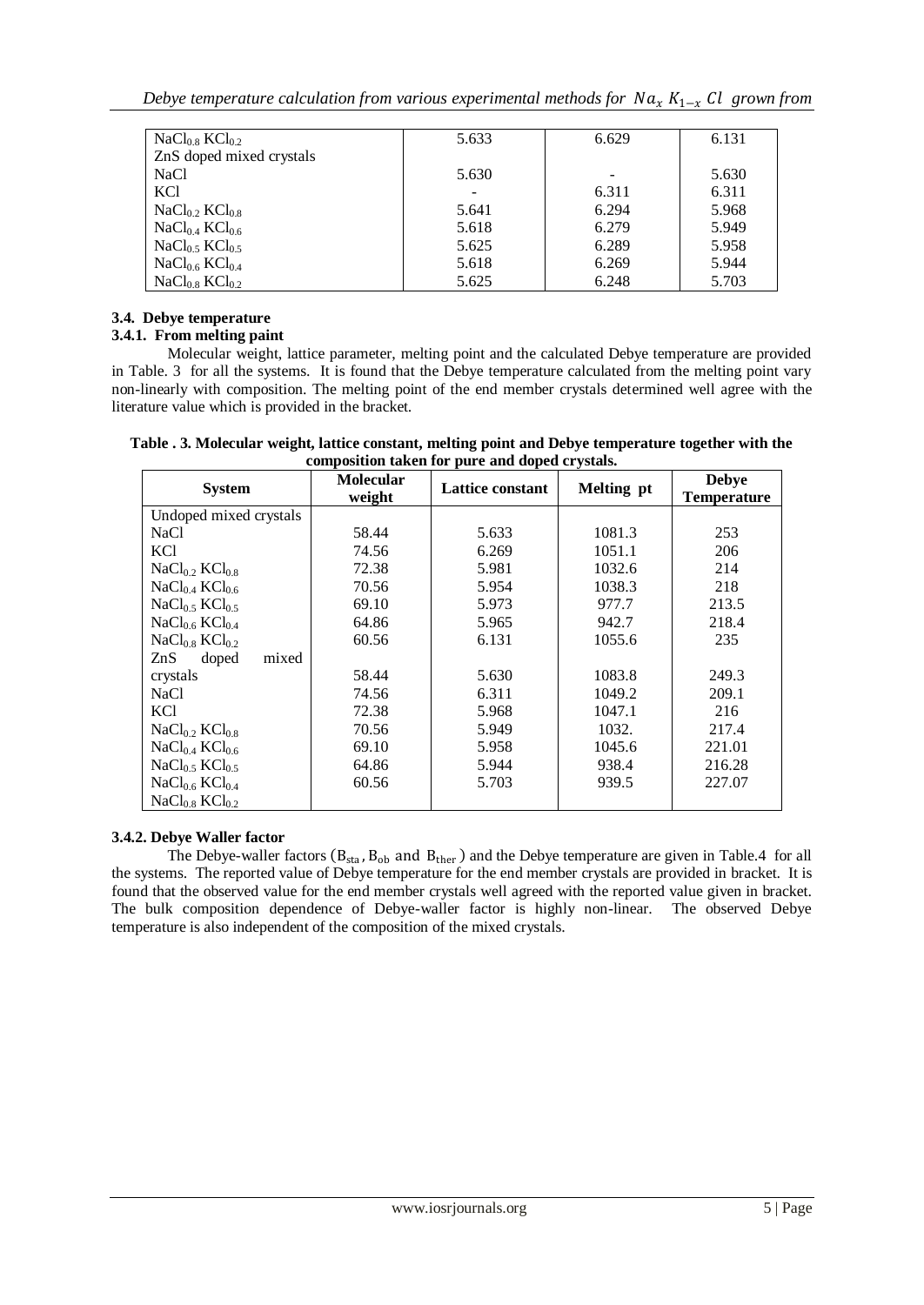| taken for pure and doped crystals.     |                        |           |                                |                           |                       |
|----------------------------------------|------------------------|-----------|--------------------------------|---------------------------|-----------------------|
| <b>System</b>                          | $B_{sta}(A^{\circ})^2$ | $B_{obs}$ | $B_{ther} = B_{obs} - B_{sta}$ | $(\boldsymbol{\theta_D})$ | $f_{\rm D}10^{12}$ Hz |
| mixed<br>Undoped                       |                        |           |                                |                           |                       |
| crystals                               |                        | 2.5565    | 2.5565                         | 152                       | 1.432                 |
| <b>NaCl</b>                            |                        | $-0.5455$ | 0.5455                         | 294                       | 3/166                 |
| KCl                                    | 0.0168                 | 4.979     | 4.962                          | 138.6                     | 6.123                 |
| $NaCl0$ $\chi$ KCl <sub>0</sub> $\chi$ | 0.0269                 | $-1.564$  | 1.5909                         | 249.45                    | 3.887                 |
| NaCl <sub>0.4</sub> KCl <sub>0.6</sub> | 0.0323                 | 3.0765    | 3.0442                         | 181.5                     | 5.195                 |
| NaCl <sub>0.5</sub> KCl <sub>0.5</sub> | 0.0348                 | 2.6375    | 2.603                          | 202.8                     | 4.224                 |
| NaCl <sub>0.6</sub> KCl <sub>0.4</sub> | 0.0130                 | 1.926     | 1.913                          | 261                       | 3.418                 |
| NaCl <sub>0.8</sub> KCl <sub>0.2</sub> |                        |           |                                |                           |                       |
| ZnS doped mixed                        |                        |           |                                |                           |                       |
| crystals                               |                        | 5.7       | 5.7                            | 144                       | 2.116                 |
| NaCl                                   |                        | 6.01      | 6.01                           | 124                       | 1.487                 |
| KCl                                    | 0.0212                 | 3.7545    | 3.733                          | 164.1                     | 3.418                 |
| NaCl <sub>0.2</sub> KCl <sub>0.8</sub> | 0.0341                 | -4.886    | $-4.9201$                      | 143.3                     | 2.985                 |
| NaCl <sub>0.4</sub> KCl <sub>0.6</sub> | 0.0355                 | 1.479     | 1.4435                         | 268.35                    | 5.589                 |
| NaCl <sub>0.5</sub> KCl <sub>0.5</sub> | 0.0345                 | $-1.843$  | $-1.8775$                      | 239.4                     | 4.986                 |
| NaCl <sub>0.6</sub> KCl <sub>0.4</sub> | 0.0304                 | -1.222    | $-1.2524$                      | 297.9                     | 6.204                 |
| NaCl <sub>0.8</sub> KCl <sub>0.2</sub> |                        |           |                                |                           |                       |

Table  $.$  4. Debye waller factors (B) and Debye temperature  $(\boldsymbol{\theta}_D)$  together with the composition **taken for pure and doped crystals.**

### **3.4.3. From microhardness**

The measured hardness value and the Debye temperature calculated are provided in Table.5. It is found that here also the Debye temperature shows non-linear variation with composition.

| Table .5. Hardness number Hy and Debye temperature $\theta_H$ together with the composition taken for pur |
|-----------------------------------------------------------------------------------------------------------|
| and doped crystals.                                                                                       |

| <b>System</b>                          | Hardness number for 25gm | $\theta_H$ |
|----------------------------------------|--------------------------|------------|
| Undoped mixed crystals                 |                          |            |
| <b>NaCl</b>                            | 9.515                    | 253        |
| <b>KCI</b>                             | 7.285                    | 206        |
| NaCl <sub>0.2</sub> KCl <sub>0.8</sub> | 6.650                    | 195.7      |
| NaCl <sub>0.4</sub> KCl <sub>0.6</sub> | 15.150                   | 298.49     |
| $NaCl0$ s $KCl0$ s                     | 7.705                    | 215.45     |
| NaCl <sub>0.6</sub> KCl <sub>0.4</sub> | 15.950                   | 319.74     |
| NaCl <sub>0.8</sub> KCl <sub>0.2</sub> | 15.800                   | 333.89     |
| ZnS doped mixed crystals               |                          |            |
| <b>NaCl</b>                            | 17.750                   | 345.22     |
| KCl                                    | 13.850                   | 285.84     |
| NaCl <sub>0.2</sub> KCl <sub>0.8</sub> | 15.550                   | 298.93     |
| NaCl <sub>0.4</sub> KCl <sub>0.6</sub> | 9.585                    | 237.32     |
| NaCl <sub>0.5</sub> KCl <sub>0.5</sub> | 16.700                   | 316.79     |
| NaCl <sub>0.6</sub> KCl <sub>0.4</sub> | 6.485                    | 203.52     |
| NaCl <sub>0.8</sub> KCl <sub>0.2</sub> | 17.750                   | 341.32     |

#### **3.4.4. Comparison of Debye temperatures calculated with Kopp-Neumann relation**

Debye temperatures observed from all the three methods of the mixed crystals are provided in Table.6. It shows a non-linear variation with composition, Debye temperature observed from the melting point of the mixed crystals well agree with those calculated from the Kopp-Neumann relation, while observed from the Debye-waller factor are less than the values observed from the Kopp-Neumann relation except for some crystals. After analysing the data on the Debye temperatures of a large number of mixed crystals, Sirdeshmukh and Srinivas [15] concluded that the observed values of Debye temperatures from the Debye-waller factor are lower than those calculated from composition. The deviation of Debye temperature from the Kopp-Neumann relation may be due to increase in Vibrational entropy.

Mahadevan and his co-workers [1,4-10] observed the Debye temperature for ternary mixed crystals of alkali halide crystals, they have also reported that the Debye temperature varies non-linearly with composition.